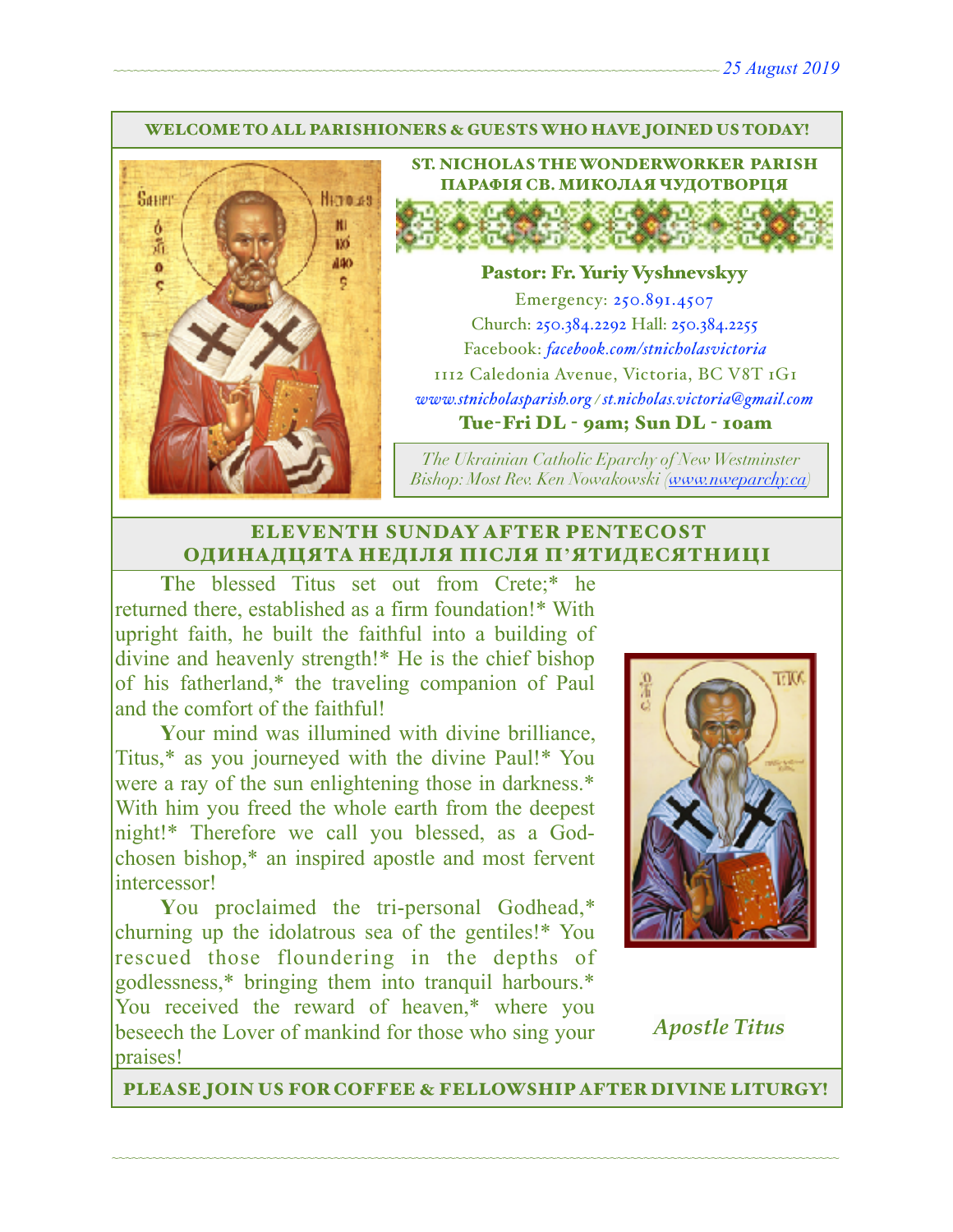| <b>SUNDAY HYMNS</b>                                                                                                                                                                                                                                                                                                                                                                                                                                                                                                                                                                                                                                                                                                                                 |                |                                                                         |                                               |                       |                   |  |
|-----------------------------------------------------------------------------------------------------------------------------------------------------------------------------------------------------------------------------------------------------------------------------------------------------------------------------------------------------------------------------------------------------------------------------------------------------------------------------------------------------------------------------------------------------------------------------------------------------------------------------------------------------------------------------------------------------------------------------------------------------|----------------|-------------------------------------------------------------------------|-----------------------------------------------|-----------------------|-------------------|--|
| <b>OPENING HYMN</b>                                                                                                                                                                                                                                                                                                                                                                                                                                                                                                                                                                                                                                                                                                                                 |                | Маріє, Діво Благословенна / О Virgin Mary. Our Blessed Lady pg. 346-347 |                                               |                       |                   |  |
| <b>COMMUNION HYMN</b>                                                                                                                                                                                                                                                                                                                                                                                                                                                                                                                                                                                                                                                                                                                               |                | Тіло Христове / Let Me Receive You, O Christ pg. 258-259                |                                               |                       |                   |  |
| <b>CLOSING HYMN</b>                                                                                                                                                                                                                                                                                                                                                                                                                                                                                                                                                                                                                                                                                                                                 |                | Боже Великий, Єдиний рg. 264                                            |                                               |                       |                   |  |
| Please join us today in singing our Sunday hymns!                                                                                                                                                                                                                                                                                                                                                                                                                                                                                                                                                                                                                                                                                                   |                |                                                                         |                                               |                       |                   |  |
| <b>SUNDAY &amp; DAILY SCHEDULE</b>                                                                                                                                                                                                                                                                                                                                                                                                                                                                                                                                                                                                                                                                                                                  |                |                                                                         |                                               |                       |                   |  |
| <b>SUNDAY, August 25</b>                                                                                                                                                                                                                                                                                                                                                                                                                                                                                                                                                                                                                                                                                                                            |                | Divine Liturgy - for the Parishioners of St Nicholas Parish             |                                               |                       | 10:00 AM          |  |
| <b>MONDAY, August 26</b>                                                                                                                                                                                                                                                                                                                                                                                                                                                                                                                                                                                                                                                                                                                            |                | <b>NO SERVICES</b>                                                      |                                               |                       |                   |  |
| <b>TUESDAY, August 27</b>                                                                                                                                                                                                                                                                                                                                                                                                                                                                                                                                                                                                                                                                                                                           |                | <b>Divine Liturgy</b>                                                   |                                               |                       | 9:00 AM           |  |
| <b>WEDNESDAY, August 28</b>                                                                                                                                                                                                                                                                                                                                                                                                                                                                                                                                                                                                                                                                                                                         |                | <b>Divine Liturgy</b>                                                   |                                               |                       | 9:00 AM           |  |
| <b>THURSDAY, August 29</b>                                                                                                                                                                                                                                                                                                                                                                                                                                                                                                                                                                                                                                                                                                                          |                | <b>Divine Liturgy</b>                                                   |                                               | 9:00 AM               |                   |  |
| FRIDAY, August 30                                                                                                                                                                                                                                                                                                                                                                                                                                                                                                                                                                                                                                                                                                                                   |                |                                                                         | <b>Divine Liturgy</b>                         |                       | 9:00 AM           |  |
| <b>SATURDAY, August 31</b>                                                                                                                                                                                                                                                                                                                                                                                                                                                                                                                                                                                                                                                                                                                          |                | <b>NO SERVICES</b>                                                      |                                               |                       |                   |  |
| <b>SUNDAY, September 1</b>                                                                                                                                                                                                                                                                                                                                                                                                                                                                                                                                                                                                                                                                                                                          |                | Divine Liturgy - for the Parishioners of St Nicholas Parish<br>10:00 AM |                                               |                       |                   |  |
| Please Note: to request a Divine Liturgy for a special intention, please see Fr. Yuriy to arrange for it!                                                                                                                                                                                                                                                                                                                                                                                                                                                                                                                                                                                                                                           |                |                                                                         |                                               |                       |                   |  |
| <b>SUNDAY EPISTLE READERS</b>                                                                                                                                                                                                                                                                                                                                                                                                                                                                                                                                                                                                                                                                                                                       |                |                                                                         |                                               |                       |                   |  |
| <b>DATE</b>                                                                                                                                                                                                                                                                                                                                                                                                                                                                                                                                                                                                                                                                                                                                         | <b>READING</b> | <b>UKRAINIAN</b>                                                        |                                               |                       | <b>ENGLISH</b>    |  |
| <b>SUNDAY, August 25</b>                                                                                                                                                                                                                                                                                                                                                                                                                                                                                                                                                                                                                                                                                                                            | 1 Cor. 9:2-12  | Motria Koropecky                                                        |                                               |                       | William Vanderven |  |
| SUNDAY, September 1                                                                                                                                                                                                                                                                                                                                                                                                                                                                                                                                                                                                                                                                                                                                 | 1 Cor. 15:1-11 | Yuliya Pelekhata                                                        |                                               | Marian Chalifoux      |                   |  |
| <b>SUNDAY, September 8</b>                                                                                                                                                                                                                                                                                                                                                                                                                                                                                                                                                                                                                                                                                                                          | Gal. 6: 11-18  | Dmytro Maksymiv                                                         |                                               | <b>Robert Herchak</b> |                   |  |
| SUNDAY, September 15                                                                                                                                                                                                                                                                                                                                                                                                                                                                                                                                                                                                                                                                                                                                | Gal. 2: 16-20  | Kateryna Yaremyn                                                        |                                               | <b>Bryan Melnyk</b>   |                   |  |
| Thank you, Epistle readers, for your service in proclaiming God's Word!                                                                                                                                                                                                                                                                                                                                                                                                                                                                                                                                                                                                                                                                             |                |                                                                         |                                               |                       |                   |  |
| <b>2019 PARISH COUNCIL EXECUTIVE</b>                                                                                                                                                                                                                                                                                                                                                                                                                                                                                                                                                                                                                                                                                                                |                |                                                                         | <b>PASTORAL MINISTRY &amp; HOLY MYSTERIES</b> |                       |                   |  |
| VICE-CHAIRPERSONRichard DeMerchant - 250.893.3484<br>BAPTISMSby appointment<br>SECRETARYLuba Kucharyshyn - 780.476.4260<br>MARRIAGESsix months notice should<br>be given to the parish priest, and he should be<br>FINANCIAL SECRETARYDavid Newberry - 250.598.8197<br>contacted before any other arrangements are made<br>FUNDRAISING/HALL RENTALRobert Herchak - 250.386.7872<br>FUNERALSby appointment<br>LITURGICAL COMMITTEEMotria Koropecky - 250.658.3051<br>MEMBER AT LARGEWayne Saunders - 780.710.2027<br>Bequests & Wills: Leaving a bequeath is a process of giving a donation through your will. It is                                                                                                                                 |                |                                                                         |                                               |                       |                   |  |
| simply a distribution from your estate to a charitable organization through your last will and testament. It<br>can be as small or as large a donation as you wish. It is important that you talk to your lawyer about the<br>process. In your kindness please remember St Nicholas the Wonderworker Ukrainian Catholic Church in<br>your bequeath and will. If anyone wishes to make such a bequeath in their will, the following clause may<br>be included or added to a will: "I give, devise, and bequeath to St Nicholas the Wonderworker Ukrainian<br>Catholic Parish - 1112 Caledonia Avenue, Victoria BC, V8T 1G1, the sum of \$<br>$%$ of my<br>$($ or<br>estate), to be used for the benefit of the parish and it's pastoral activities." |                |                                                                         |                                               |                       |                   |  |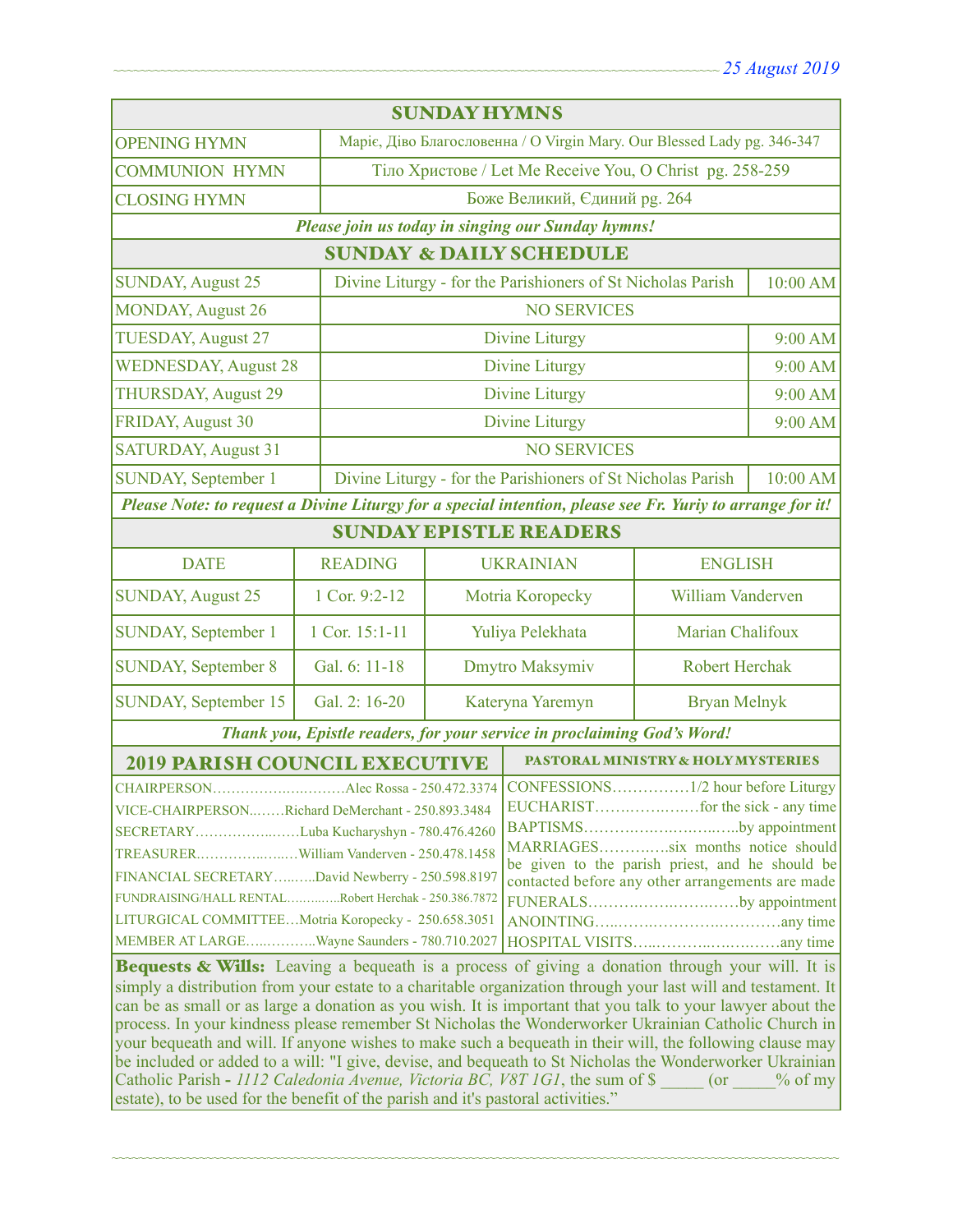### **Vibrant Parish Prayer**

**O** God, Creator of Heaven and Earth! Because of your indescribable love for us, you sent your Only-Begotten Son, Our Lord and Saviour, Jesus Christ - The Way, The Truth, and The Life and our Salvation. In His name, we turn to You. Strengthen our hearts and minds in Christian love and in unity of purpose as we strive to build a Vibrant Parish. Give us the grace to model our lives according to the Word of God. Instill in us the desire to pray and to celebrate the Holy Mysteries as one Christian Family in our Parish Community. Inspire us to follow Your great command to be a servant to the less fortunate among us! Grant this, O Lord, through the mercies and love for mankind of Your Only-Begotten Son with whom You are blessed, together with Your All-Holy, Good and Life-Giving Spirit, now and forever and ever. Amen!



## **St. Nicholas Parish**

**A Place To Encounter The Living Christ** Through the word, the Holy Mysteries & Prayer, Serving One's Neighbor, Leadership Fostering & Serving Unity and Missionary Spirit (His Beatitude Sviatoslav)



### **Молитва Живої Парафії**

**Г**осподи Ісусе Христе, Пастирю Добрий, як колись Ти пригорнув заблуканих овечок, щоб вони пізнали Твій голос і були Твоїм стадом, так і сьогодні глянь ласкаво з небесних висот на нашу парафію та зішли на неї Твого Святого Духа, щоб вона була місцем пізнання радості Доброї Новини. Скріплюй нас Твоєю присутністю та єднай нас кожночасно в молитві. Даруй нам духа служіння ближньому, щоб у нашій парафії кожний міг зустріти Тебе, милостивого Бога. Благослови наш духовний провід Твоєю мудрістю і дай, щоб ніхто з нас не шкодував ні часу, ні талантів, ні матеріальних дібр для розбудови Твого царства. Єднай нас у мирі та злагоді, щоб ми були Твоєю спільнотою любові. Всели в нас місійного духа, щоб ми стали тим світилом євангельського слова, молитви і добрих діл, що кличе кожного до участі в Божественному житті, щоб славилося, Спасе, Твоє Ім'я з безначальним Твоїм Отцем та пресвятим, благим і животворящим Твоїм Духом нині, і повсякчас, і на віки віків. Амінь.

# DIVINE LITURGY PROPERS

*The Divine Liturgy of our Father among the Saints John Chrysostom An Anthology for Worship: Liturgy - pg. 270-318; propers - pg. 333* 

**Troparion, Tone 2:** When You went down to death, O Life Immortal,\* You struck Hades dead with the blazing light of Your divinity.\* When You raised the dead from the nether world,\* all the powers of heaven cried out:\* "O Giver of Life, Christ our God, glory be to You!"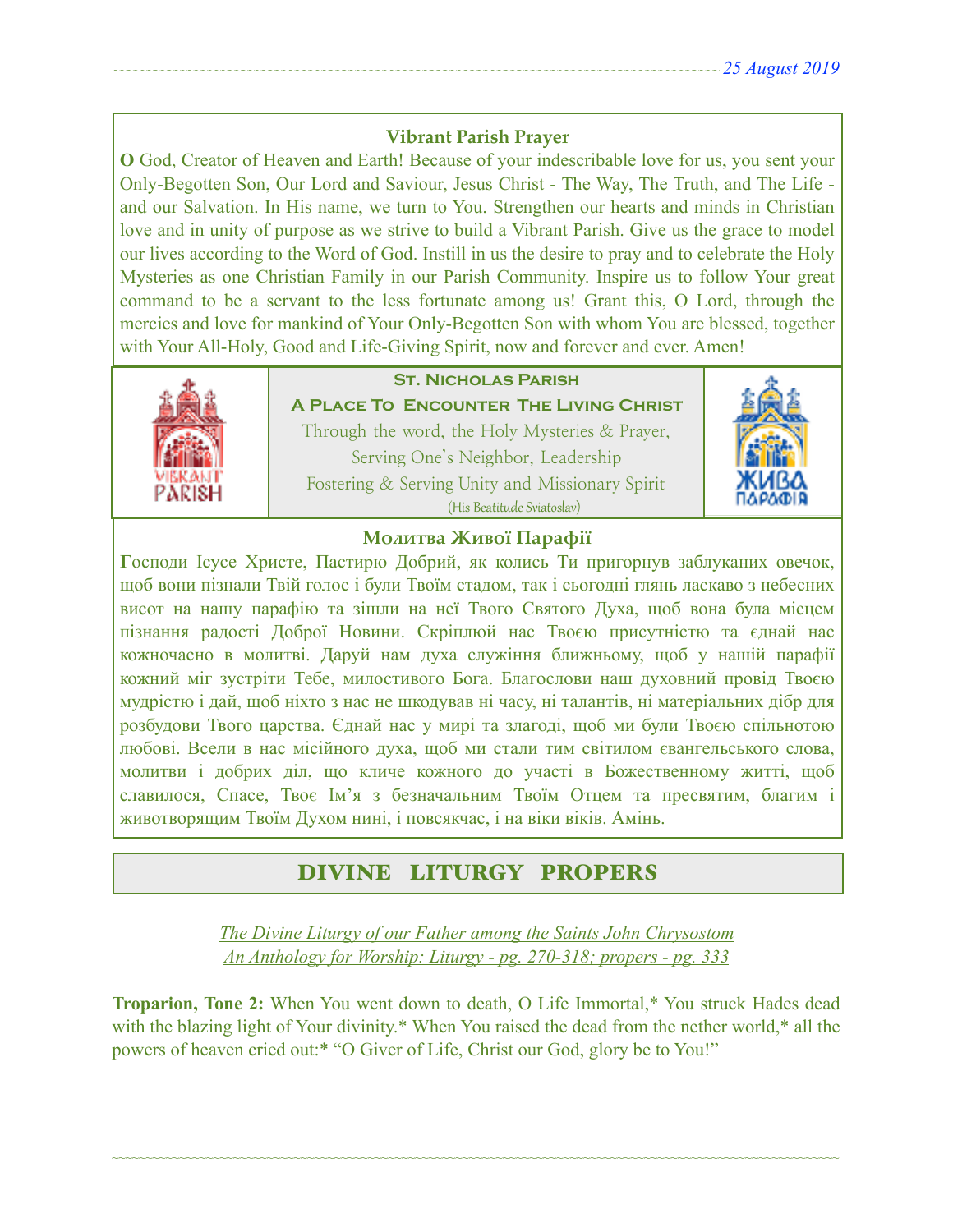**Glory: Kontakion, Tone 2:** You rose from the tomb, O almighty Saviour;\* and Hades, seeing this wonder, was stricken with fear; and the dead arose.\* Creation saw and rejoices with You, and Adam exults.\* And the world, my Saviour, sings Your praises for ever.

**Now: Theotokion, Tone 2:** The tomb and death could not hold the Mother of God,\* unceasing in her intercession and an unfailing hope of patronage,\* for as the Mother of Life she was transferred to life\* by Him Who had dwelt in her ever-virgin womb.

**Prokeimenon, Tone 2:** The Lord is my strength and my song of praise, and He has become my salvation. *Verse:* The Lord has indeed chastised me, but He has not delivered me to death.

**Epistle - 1 Cor. 9:2-12 - A Reading from the 1st Letter of Saint Apostle Paul to Corinthians:**  Brothers and Sisters, if I am not an apostle to others, at least I am to you; for you are the seal of my apostleship in the Lord. This is my defence to those who would examine me. Do we not have the right to our food and drink? Do we not have the right to be accompanied by a believing wife, as do the other apostles and the brothers of the Lord and Cephas? Or is it only Barnabas and I who have no right to refrain from working for a living? Who at any time pays the expenses for doing military service? Who plants a vineyard and does not eat any of its fruit? Or who tends a flock and does not get any of its milk? Do I say this on human authority? Does not the law also say the same? For it is written in the law of Moses, 'You shall not muzzle an ox while it is treading out the grain.' Is it for oxen that God is concerned? Or does he not speak entirely for our sake? It was indeed written for our sake, for whoever ploughs should plough in hope and whoever threshes should thresh in hope of a share in the crop. If we have sown spiritual good among you, is it too much if we reap your material benefits? If others share this rightful claim on you, do not we still more? Nevertheless, we have not made use of this right, but we endure anything rather than put an obstacle in the way of the gospel of Christ.

**Alleluia, Tone 2:** *Verse:* The Lord will hear you in the day of tribulation; the name of the God of Jacob will shield you. *Verse:* Lord, grant victory to the king and hear us in the day that we shall call upon You.

**Gospel - Matthew 18:23-35 -** That is why the kingdom of heaven may be likened to a king who decided to settle accounts with his servants. When he began the accounting, a debtor was brought before him who owed him a huge amount. Since he had no way of paying it back, his master ordered him to be sold, along with his wife, his children, and all his property, in payment of the debt. At that, the servant fell down, did him homage, and said, 'Be patient with me, and I will pay you back in full.' Moved with compassion the master of that servant let him go and forgave him the loan. When that servant had left, he found one of his fellow servants who owed him a much smaller amount. He seized him and started to choke him, demanding, 'Pay back what you owe.' Falling to his knees, his fellow servant begged him, 'Be patient with me, and I will pay you back.' But he refused. Instead, he had him put in prison until he paid back the debt. Now when his fellow servants saw what had happened, they were deeply disturbed, and went to their master and reported the whole affair. His master summoned him and said to him, 'You wicked servant! I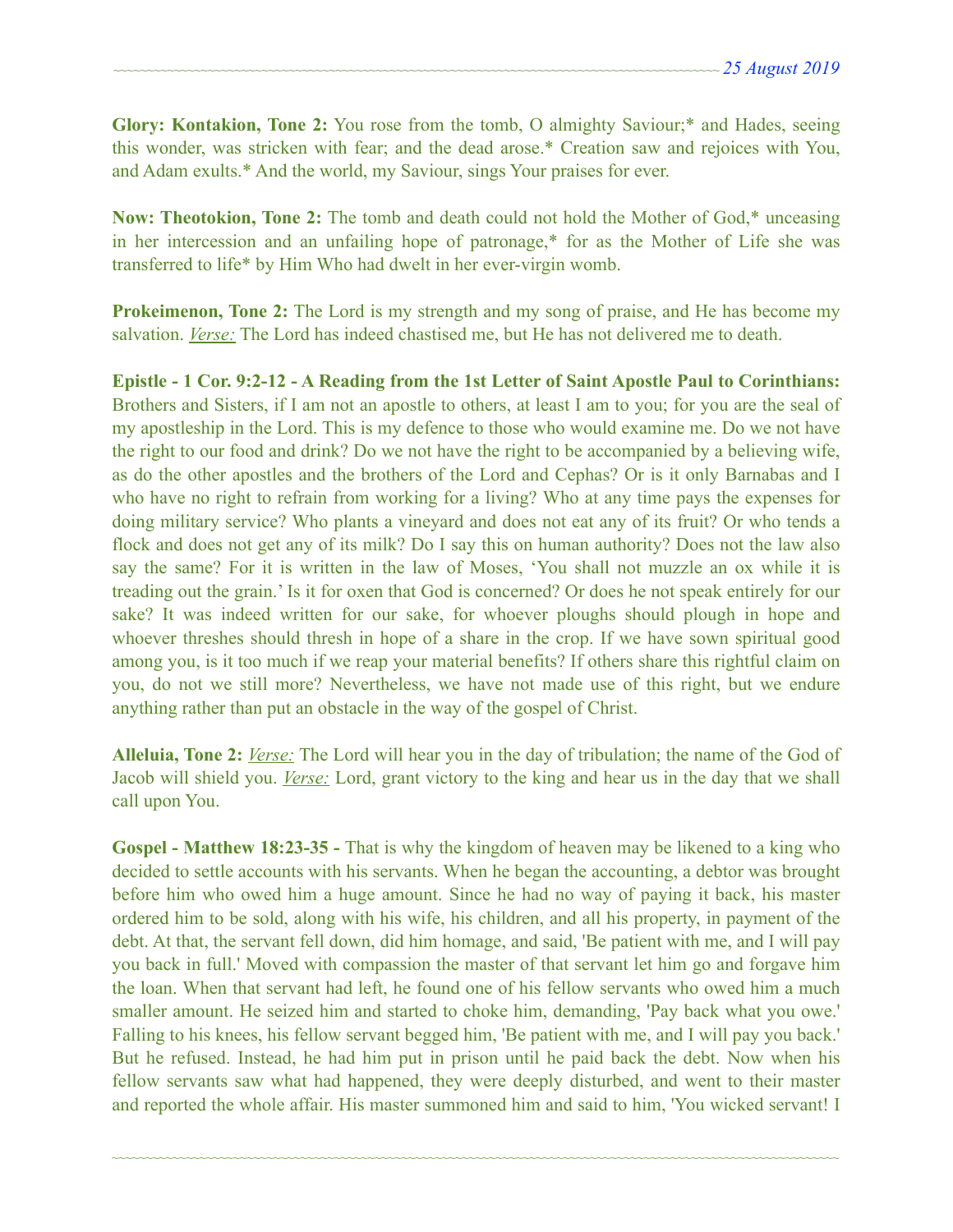forgave you your entire debt because you begged me to. Should you not have had pity on your fellow servant, as I had pity on you?' Then in anger his master handed him over to the torturers until he should pay back the whole debt. So will my heavenly Father do to you, unless each of you forgives his brother from his heart."

**Communion Hymn:** Praise the Lord from the heavens;\* praise Him in the highest.\* Alleluia, alleluia,\* alleluia.

**Prayer After Holy Communion:** Having been made worthy to partake in a mystical way of Your immaculate Body and precious Blood, O Christ our God, I acclaim and bless, worship and glorify You, and proclaim the greatness of Your saving acts, now and for ever and ever. Amen. *(more Prayers After Holy Communion on pg. 324-326 in the Anthology book).* 

 $\left| \diamond \right| \diamond \left| \diamond \right|$ 

**Тропар, глас 2:** Коли зійшов Ти до смерти, Життя безсмертне,\* тоді ад умертвив ти блистінням Божества.\* Коли ж і умерлих із глибин підземних воскресив Ти,\* всі сили небесні взивали:\* Життедавче, Христе Боже наш, слава Тобі.

**Слава: Кондак, глас 2:** Воскрес єси з гробу, всесильний Спасе,\* і ад, увидівши чудо, зжахнувся та й мертві встали;\* а творіння, бачивши, радіє з Тобою, й Адам веселиться,\* і світ, Спасе мій, повсякчас Тебе оспівує.

**І нині: Богородичний, глас 2:** У молитвах невсипущу Богородицю,\* і в заступництві несхитне уповання не втримали в собі гріб і смерть;\* бо як Матір Життя покликав до життя Той,\* Хто в лоно вселився повсякчас дівственне.

**Прокімен, глас 2:** Господь – моя сила і моя пісня, \* і Він став моїм спасінням. *Стих:* Тяжко покарав мене Господь, та не передав мене смерті.

**Апостол - 1 Кор 9:2-12 - До Коринтян 1-e Послання Святого Апостола Павла Читання:** Браття і сестри, коли іншим я не апостол, то бодай вам, бо ви, у Господі, є достовірним доказом мого апостольства. Ось моя оборона перед тими, що мене судять. Хіба ми не маємо права їсти й пити? Хіба ми не маємо права водити (з собою) сестружінку, як інші апостоли, брати Господні, і Кифа? Чи може один я і Варнава не маємо права не працювати? Хто колись власним коштом ходив у похід? Хто садить виноградник, і не їсть із нього плоду? Хто пасе стадо, і не живиться молоком від стада? Хіба я говорю тільки як людина? Хіба й закон не каже цього? Таж у законі Мойсея написано: «Не зав'язуй рота волові, як молотить.» Чи Бог турбується про волів? Чи, може, ради нас говорить? Бо ж ради нас написано, що, хто оре, мусить орати в надії, і хто молотить, молотить теж у надії, що матиме щось із того. Коли ж ми сіяли у вас духовне, то чи велика річ, коли пожнем ваше тілесне? І коли інші мають це право над вами, чому радше не ми? Однак, ми не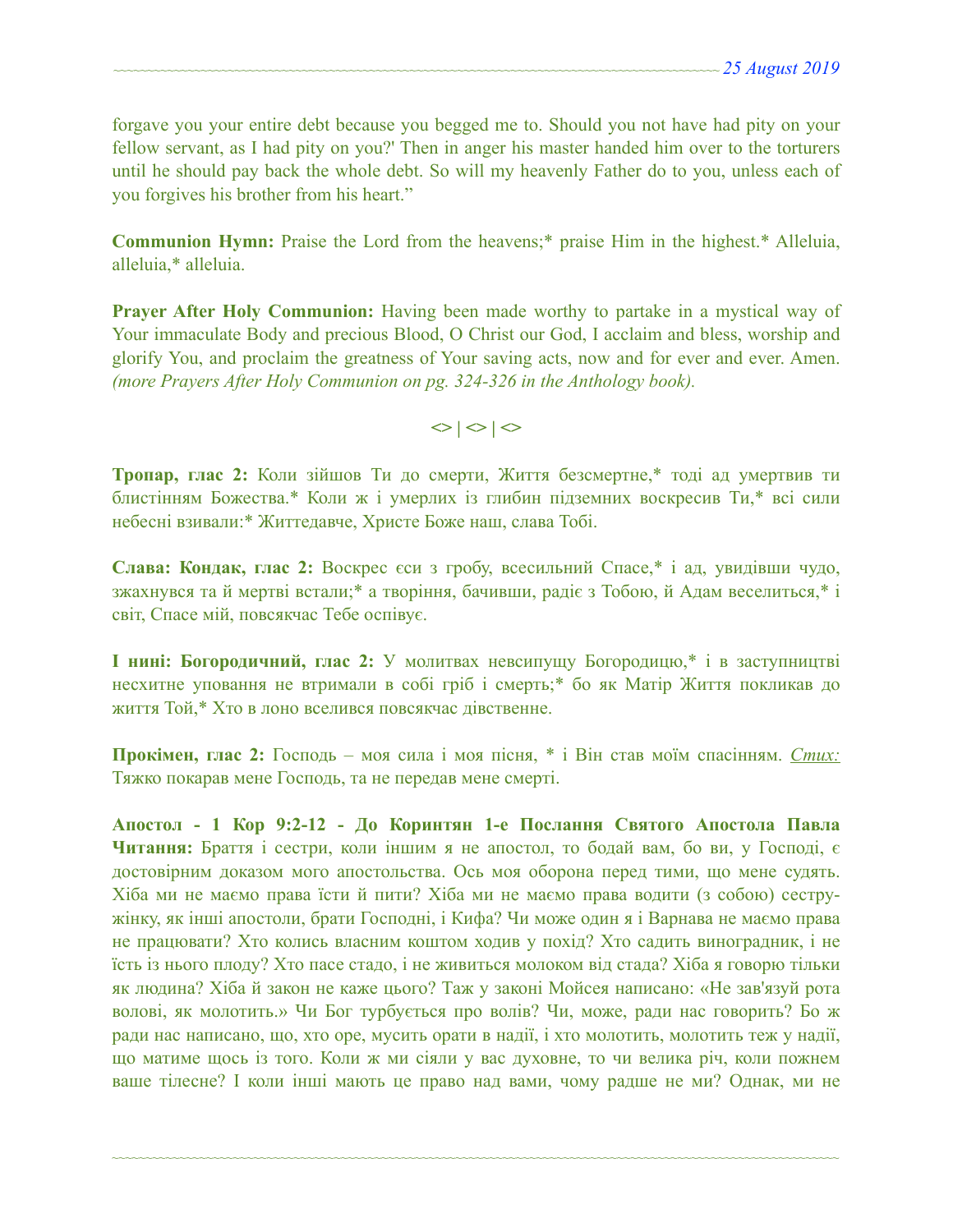користуємося цим правом, а ввесь час терпимо, щоб не робити ніякої перешкоди Євангелії Христовій.

**Алилуя, глас 2:** *Стих:* Вислухає тебе Господь у день печалі, захистить тебе ім'я Бога Якова.

**Євангеліє - Матея 18:23-35 -** Тим то Царство Небесне подібне одному цареві, що захотів обрахунок зробити з своїми рабами. Коли ж він почав обраховувати, то йому привели одного, що винен був десять тисяч талантів. А що він не мав із чого віддати, наказав пан продати його, і його дружину та діти, і все, що він мав, і заплатити. Тоді раб той упав до ніг, і вклонявся йому та благав: Потерпи мені, я віддам тобі все! І змилосердився пан над рабом тим, і звільнив його, і простив йому борг. А як вийшов той раб, то спіткав він одного з своїх співтоваришів, що був винен йому сто динаріїв. І, схопивши його, він душив та казав: Віддай, що ти винен! А товариш його впав у ноги йому, і благав його, кажучи: Потерпи мені, і я віддам тобі! Та той не схотів, а пішов і всадив до в'язниці його, аж поки він боргу не верне. Як побачили ж товариші його те, що сталося, то засмутилися дуже, і прийшли й розповіли своєму панові все, що було. Тоді пан його кличе його, та й говорить до нього: Рабе лукавий, я простив був тобі ввесь той борг, бо просив ти мене. Чи й тобі не належало змилуватись над своїм співтоваришем, як і я над тобою був змилувався? І прогнівався пан його, і катам його видав, аж поки йому не віддасть всього боргу. Так само й Отець Мій Небесний учинить із вами, коли кожен із вас не простить своєму братові з серця свого їхніх прогріхів.

**Причасний:** Хваліте Господа з небес,\* хваліте Його на висотах. Алилуя, алилуя, алилуя!

**Молитва По Святім Причастю:** Таїнственно удостоївшись бути причасником Твого пречистого тіла і чесної крови, Христе Боже, оспівую і благословлю, поклоняюся, і славлю, і величаю спасіння Твої, Господи, нині і повсякчас, і на віки вічні. Амінь. *(більше Молитов По Святім Причастю на ст. 80-87 в маленькій книжечці "Божественна Літургія")*.

# ANNOUNCEMENTS

✦**HAPPY BIRTHDAY** to GRAYSON HUCULAK, MOTRIA KOROPECKY and all those who celebrated their birthdays this past week. May the Lord Our God continue to bless you abundantly and the Holy Mother of God protects you at all times. Многая Літа!

✦**NEW YEAR'S EVE IN CHURCH - PIZZA/MOVIE NIGHT FOR CHILDREN** - As we begin our new New Liturgical Year on September 1 St. Nicholas church will be hosting a pizza and movie night in the hall for all the parish children on Saturday, August 31. Starting at 5pm. Children under 7 years of age are picked up 8pm and older children are invited to sleepover. Bring your own mats & sleeping bags. For more information ask Marian 250.383.9374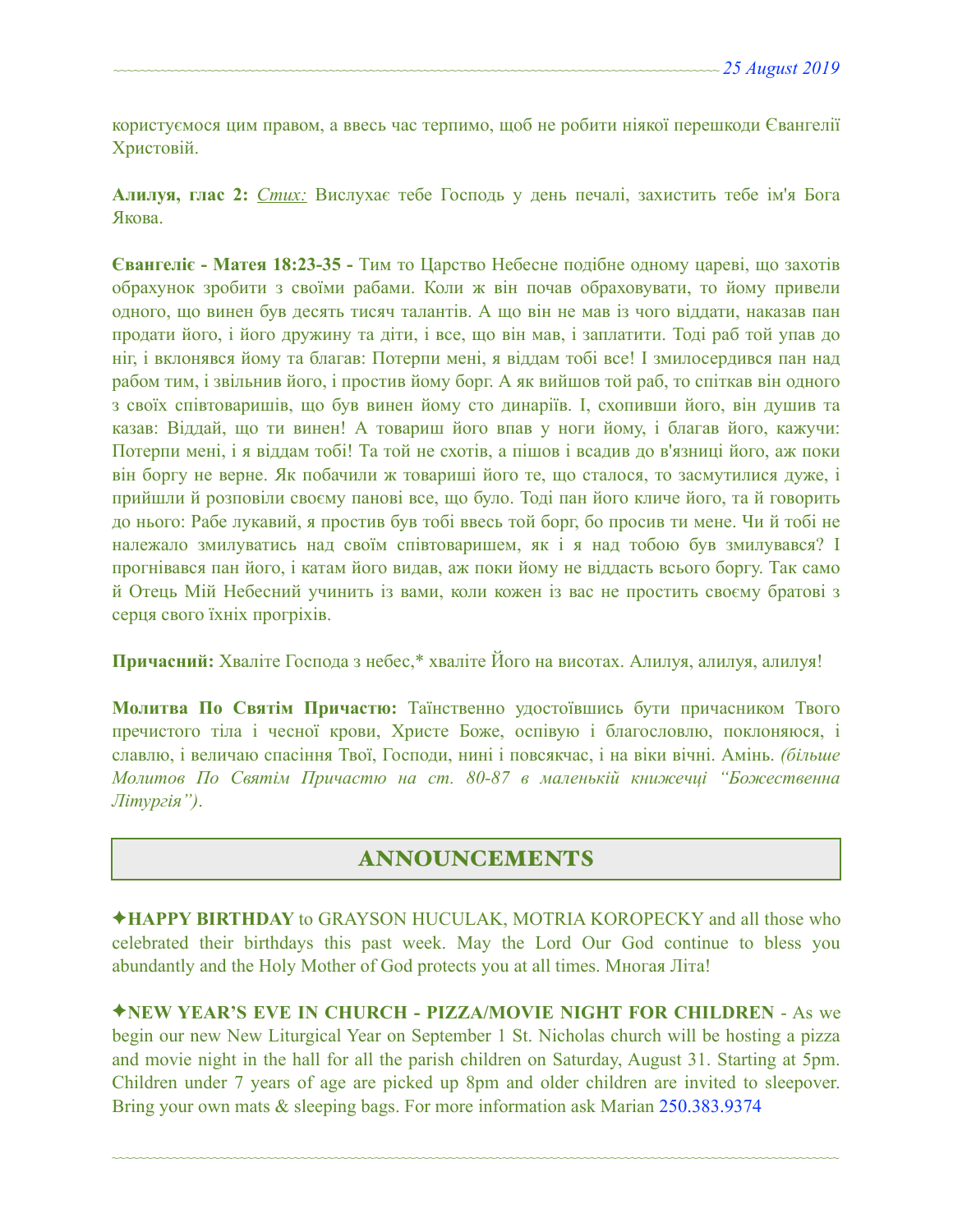✦**SINGCON 2019:** Singers, cantors, choir directors, and anyone interested in liturgical music, regardless of ability or experience, are invited to register for SingCon 2019, which will take place September 26-29, 2019, in Stamford, Connecticut. This is the second annual SingCon, gathering more than 100 church singers from across North America for fellowship, workshops, lectures, and, most importantly, liturgical prayer. Participants will rehearse new music, engage in discussions with fellow church musicians, participate in a variety of workshops, and sing Vespers, Matins, and the Divine Liturgy together. SingCon is organized by the Patriarchal Liturgical Commission of the UGCC, and sponsored by the Eparchy of Stamford: this year's location is St. Basil's Ukrainian Catholic Seminary, historically a centre of musical training for Eastern Catholics in North America. For more information and to register for this year's conference, go to [https://ugccmusic.com](https://ugccmusic.com/) or email [hello@ugccmusic.com](mailto:hello@ugccmusic.com)

✦**PRAYER REQUEST:** Please keep in your prayers SYLVIA KELLY, EVE BRUCE-LOCKHART and other members of our parish, our family and friends who are ailing, in hospitals, nursing homes and those who are not able to join actively in their community.

✦**ST. NICHOLAS BOOK STORE:** The Divine Liturgy An Anthology of Worship - **\$25**; "Christ Our Pascha" Catechism of the Ukrainian Catholic Church/"Христос Наша Пасха" Катехизм Української Католицької Церкви - **\$25**; "Sing to Our God" hymn book - **\$15**; Молитовник "Прийдіте Поклонімся" - **\$10;** "The Rosary - The Prayer Rule of the Mother of God in the Ukrainian Catholic Church" - **\$10.** 

✦**PARISH CALENDAR OF BIRTHDAYS & ANNIVERSARIES:** If you would like to be included in our Parish Calendar of Birthday and Anniversary celebrations, please put date in our calendar located at the church vestibule. Each week, we will list the names in our parish bulletin so we can celebrate these happy occasions together!

✦**JOIN OUR CHOIR:** Do you enjoy singing? Please consider joining our St Nicholas Parish Choir and remember that we ALWAYS looking for new members! Contact Motria Koropecky for details at 250.658.3051.

✦**CATECHISM ANNOUNCEMENT:** "*And they were bringing to Him also the infants, in order that He may be touching them; but after the disciples saw it, they rebuked them. But Jesus called them to Himself and said, Let alone the little children to come to Me, and cease hindering them; for of such is the kingdom of God*." We are happy to welcome all children to our St. Nicholas The Wonderworker catechism program. Weekly classes are scheduled Sunday morning during Divine Liturgy. We want your children to learn more about their Catholic faith, sacred scripture, feast days, and religious practices and customs of the Ukrainian Catholic church. If you have any questions, please do not hesitate to contact Marian Chalifoux at 250.507.1005.

✦**THRIFTY'S PRE-PAID FOOD CARDS -** We all have to buy groceries. Why not have 6% of it returned back to the church at no extra charge! Cards are available in \$100, \$200, and \$500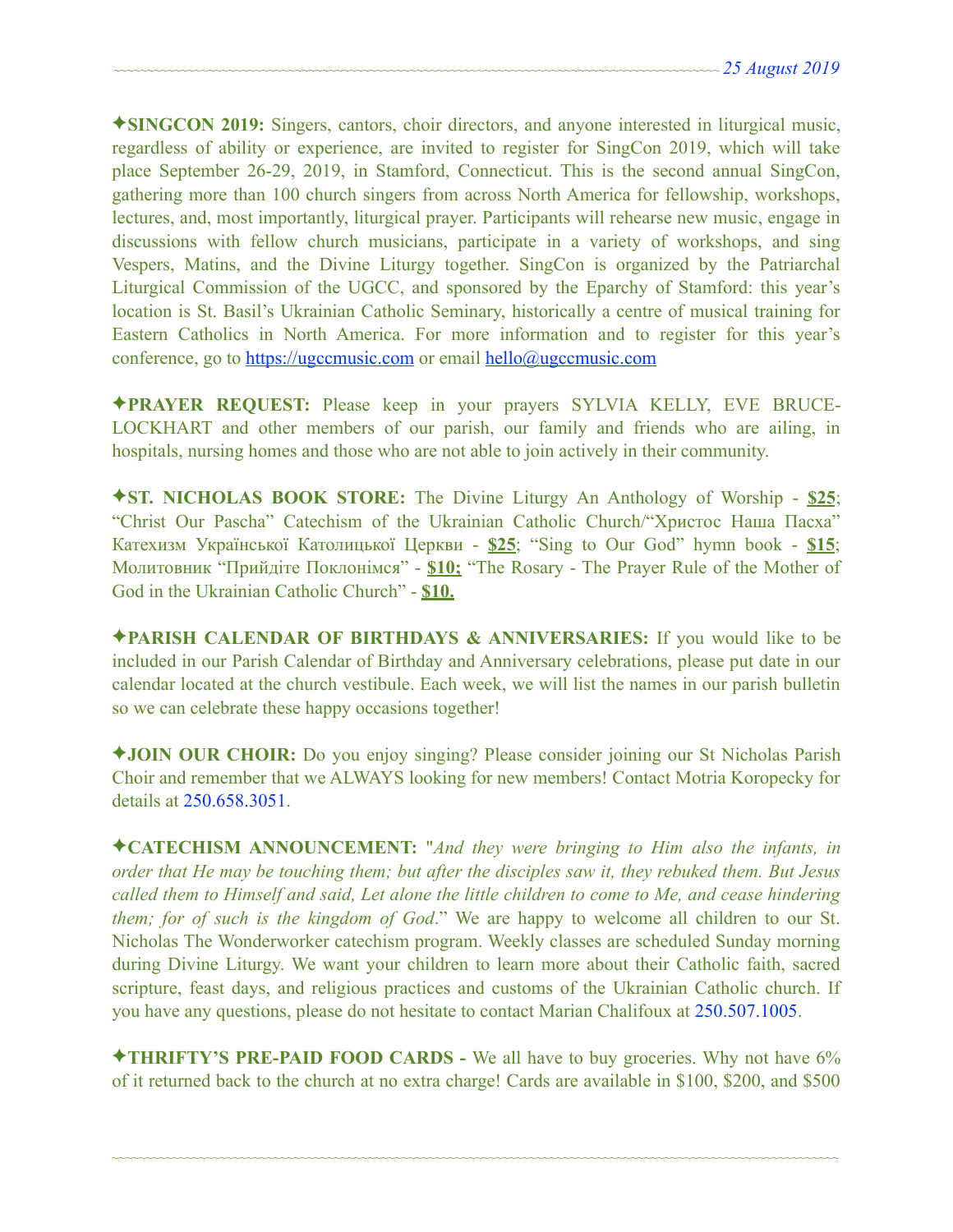denominations. Talk to Alec after today's liturgy to pre- order your cards. We need to sell A LOT of them! We encourage you to consider purchasing them for yourselves as gifts too.

✦**BE A STEWARD:** Have you ever wondered what more can you do to help our parish? Here are some suggestions: **Steward** of property security; **Steward** of grounds cleaning; **Steward** of cleaning church; **Steward** of church linen; **Steward** of outreach; **Steward** of caring; **Steward** of prayer; **Steward** of service. Quite often, our homebound or senior members, once active in their younger years, want to find purpose in their senior years. It's not only about doing but about "BEING" present to others. Contact Fr. Yuriy **OR** Darlene DeMerchant for more information. You will be amazed how "BEING" can make a difference.

✦**PARISH LIBRARY:** please visit our parish library and browse through the books on spirituality, church history, iconography, history of the Ukrainians in Canada, children's books and more… The library is located in the church vestibule. Please use a library book sign out form when borrowing a book.

✦**SUNDAY COFFEE VOLUNTEERS** act as hosts and serve light refreshments following the Sunday morning Divine Liturgy, providing an opportunity for the faithful to socialize with friends and visitors following their shared worship experience. We thank all of our parishioners who kind volunteer to serve refreshments. Whether you are new to the Parish, or are a long-time members, please join us for coffee. Please speak with Robert if you would like to volunteer.

✦**WE SHARE THE AIR:** Please keep it healthy and fragrant free. Someone in this area is scent-sitive. The chemicals used in scented products can make some people sick, especially those with fragrance sensitivities, asthma, allergies and other respiratory ailments. PLEASE DO NOT \*wear perfume, cologne, lotion, aftershave and other fragrances; \*USE unscented personal care products. Be Sensitive to Others. Thank you for your understanding. *St. Nicholas parish.* 

✦**AUGUST 18 DONATIONS** - Coffee: \$28.00; Vigil lights: \$13.15; Loose collection: \$75.00; Envelope collection: \$657.00; Pre-authorized donations Aug 12 to Aug 18: \$120.00 **TOTAL: \$893.15**

# POPE FRANCIS: SELF-INTEREST AND HYPOCRISY DESTROY THE CHURCH

 Pope Francis decried hypocrisy and self-interest, saying that Christian community should always be characterized by generosity and solidarity.

 "A life set only on profiting and taking advantage of situations at the expense of others inevitably causes interior death," Pope Francis said.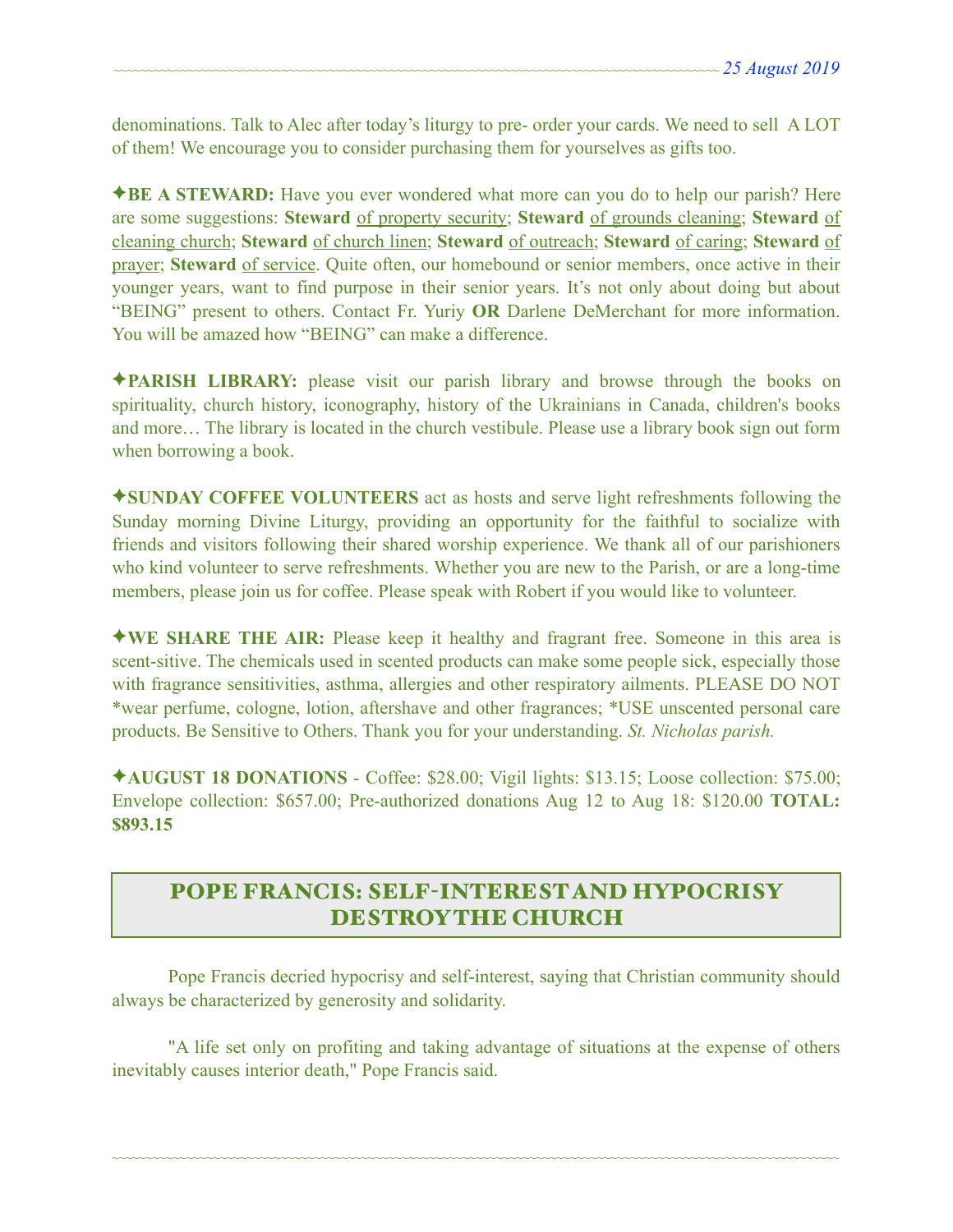"And how many people say they are close to the Church, friends of priests, bishops, while they are only looking for their own interest. These are the hypocrisies that destroy the Church," he added in a departure from his prepared remarks.

 Pope Francis said he asks the Lord to "pour over us His Spirit of tenderness, which overcomes all hypocrisy and puts into circulation that truth which nourishes Christian solidarity."

 The pope said that solidarity is "the inalienable expression of the nature of the Church," which he called the "tender mother of all, especially the poorest."

 "Being members of the body of Christ makes believers co-responsible for each other. Being believers in Jesus makes us all co-responsible for each other," he said.

 "Among Christians we cannot say: 'Poor person, he has a problem at home, he is going through this family difficulty'. But, I must pray. I carry it with me. I am not be indifferent. This is being a Christian," Francis explained.

 Throughout Pope Francis' general audience, a young girl who appeared to have a mental disability, danced across the stage clapping her hands in front of the pope in Paul VI Hall.

 "We have all seen this beautiful girl - she is beautiful … victim of an illness and does not know what she is doing," he said.

 Pope Francis asked the audience if they had prayed for this young girl and her family. "Whenever we see someone suffering we must pray," he said.

 The pope stressed the importance of concrete acts of generosity in the life of a Christian, particularly with one's time and money.

 "The sign that your heart has converted is when conversion reaches your pockets," he said. "There is where we see if one is generous with others, if one helps the weakest, the poorest."

 In the life of the Church, there have always been Christians who stripped themselves of unnecessary things to give them to those who needed them, Pope Francis said.

He pointed to the example of the early Christians described in the Acts of the Apostles.

 "A concrete example of sharing and communion of goods comes to us from the testimony of Barnabas: he owns a field and sells it to deliver the proceeds to the Apostles," Francis said.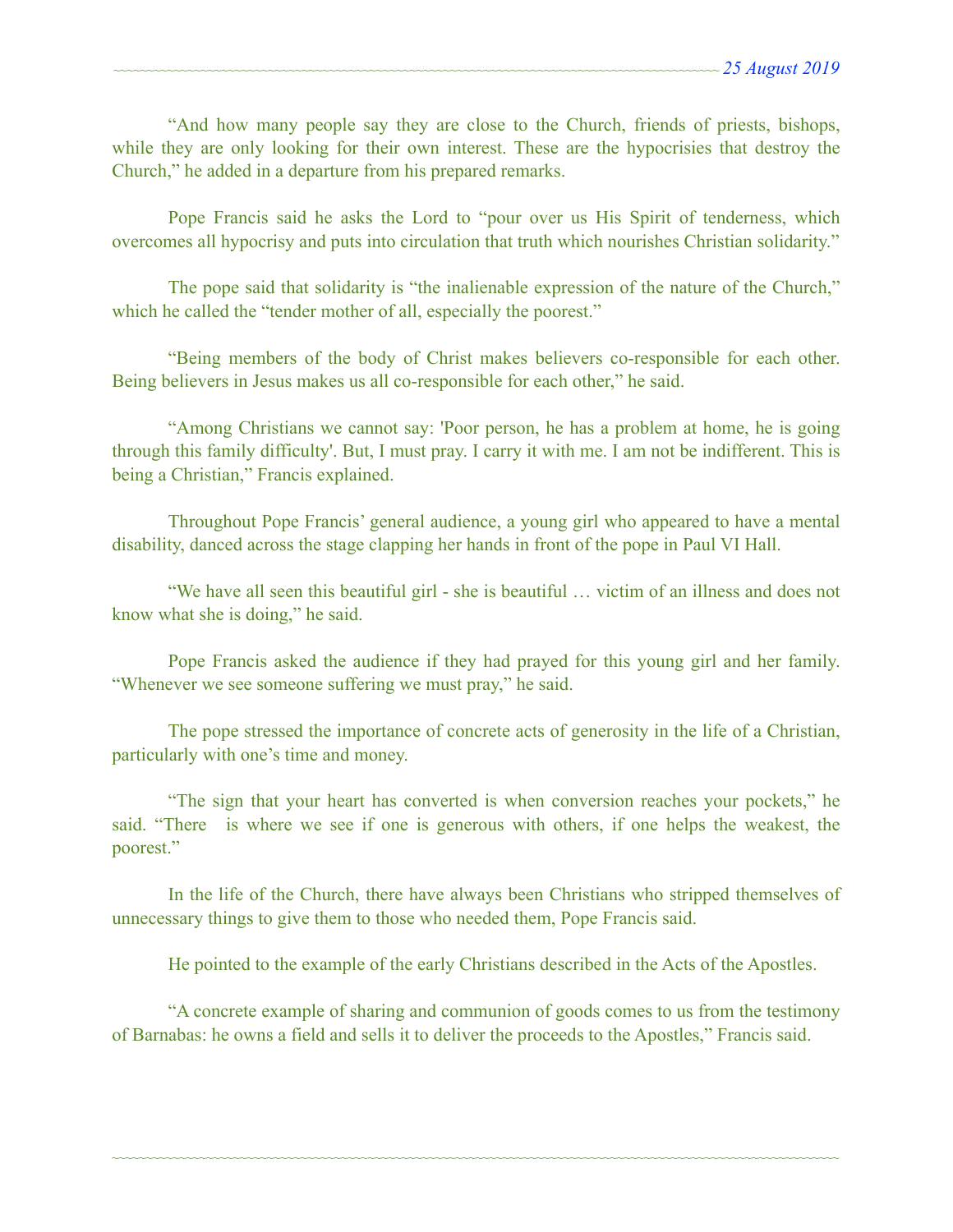"The Christian community is born from the overabundant outpouring of the Holy Spirit and grows thanks to the leaven of sharing between brothers and sisters in Christ. There is a dynamism of solidarity that builds the Church as the family of God," he said.

 Pope Francis also pointed out that there were negative examples of hypocrisy and selfishness among this same community. He described the story of Ananias and his wife Sapphira described in chapter 5 of the Acts of the Apostles.

 Ananias and Sapphira sold a piece of property to give the proceeds to the apostles, but retained for themselves a portion of the purchase price.

 To which St. Peter responded, "Ananias, why has Satan filled your heart so that you lied to the Holy Spirit and retained part of the price of the land? ... Why did you contrive this deed? You have lied not to human beings, but to God."

 Upon hearing these words from Peter, Ananias fell down and died. "This cheating interrupts the chain of free sharing... and the consequences are tragic, are fatal," Pope Francis said.

 "We could say that Ananias lied to God because of an isolated conscience," he said. "Hypocrisy is the worst enemy of this Christian community, of this Christian love: that of pretending to love each other, but only looking for one's own interest."

 "To fail in the sincerity of sharing … in the sincerity of love, means to cultivate hypocrisy, move away from the truth, to become selfish, to extinguish the fire of communion and turn to the frost of interior death," the pope said.

[catholicnewsagency.com](http://catholicnewsagency.com) 

## APOSTLE TITUS

 Saint Titus, Apostle of the Seventy was a native of the island of Crete. At age twenty Saint Titus heard a voice in a dream, suggesting that he abandon Hellenistic wisdom, which could not provide salvation for his soul, but rather to seek that which would save him.When news reached Crete about the appearance of a Great Prophet in Palestine, and about the great miracles He worked, the governor of the island of Crete (an uncle of Titus) sent him there. This Prophet was the Lord Jesus Christ Himself.

At Jerusalem, Saint Titus saw the Lord. He heard His preaching and believed in Him. He witnessed the suffering and death of the Savior on the Cross, His glorious Resurrection and Ascension to Heaven. On the day of Pentecost the future apostle heard how the Twelve Apostles,